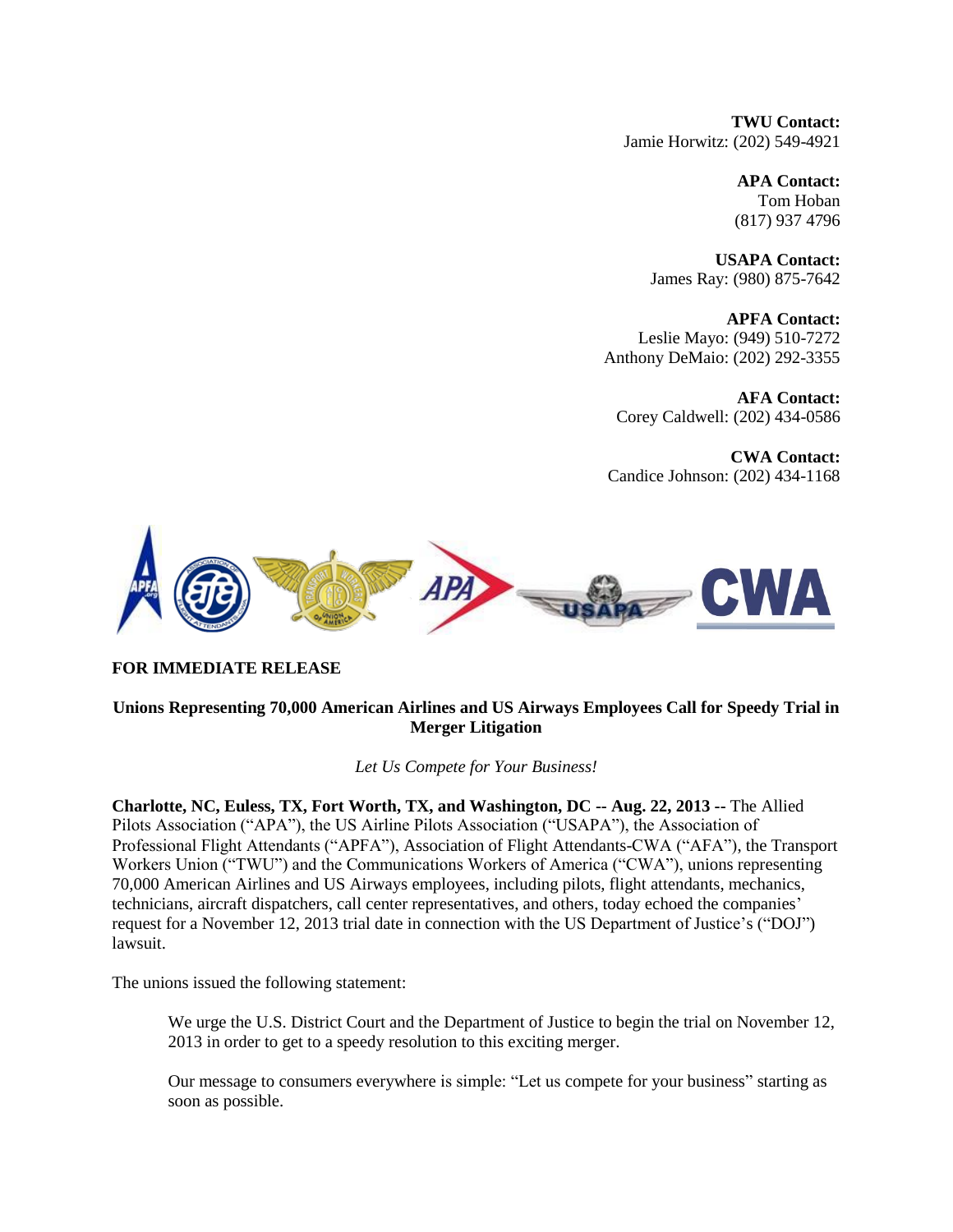Our members want a fair shot at competing in the marketplace. The airlines we work for, US Airways and American Airlines, can together succeed in a way that neither airline can alone, bringing new competition to the domestic and international airlines that serve Americans. The improved network and higher quality product will attract new customers, allowing the airlines to compete with the megacarriers in a way neither airline can do alone, creating greater job security for our members as a result.

Delaying a trial puts our families and our customers at further risk. For American and its employees, the uncertainty of the last two years in bankruptcy has already exacted a heavy toll. Employees at US Airways have had similar hardships with two bankruptcies since 9-11. In order to make new American competitive, that uncertainly should be ended as soon as possible.

The livelihoods of hard-working aviation professionals at American and US Airways hang in the balance. Jobs are at stake if this merger does not go through. For our members, job security that comes with truly competitive airlines is on hold as we wait for trial.

Our members have borne the brunt of the severe turbulence in the aviation industry. Justice delayed is justice denied for our members. This merger makes sense for competition, customers, and the members we represent who want nothing more than to compete aggressively on a level playing field to serve those customers.

# **Allied Pilots Association (APA)**

Founded in 1963, the Allied Pilots Association—the largest independent pilot union in the United States—is headquartered in Fort Worth, Texas. APA represents the 10,000 pilots of American Airlines. Several hundred American Airlines pilots are on full-time military leave of absence serving in the armed forces. The union's Web site address is www.alliedpilots.org.

### **US Airline Pilots Association (USAPA)**

Headquartered in Charlotte, N.C., the US Airline Pilots Association (USAPA) represents the more than 5,000 mainline pilots who fly for US Airways. USAPA's mission is to ensure safe flights for airline passengers by guaranteeing that their lives are in the hands of only the most qualified, competent and well-equipped pilots.

# **Association of Professional Flight Attendants (APFA)**

Founded in 1977, the Association of Professional Flight Attendants (APFA) is the largest independent Flight Attendant union in the nation. It represents the 17,000 Flight Attendants at American Airlines. APFA Members live in almost every state of the nation and serve millions of Americans as they travel the nation and the world. Laura Glading is serving in her second four-year term as president of the union. For more information visit apfa.org.

### **Association of Flight Attendants-Communications Workers of America, AFL-CIO (AFA)**

The Association of Flight Attendants is the world's largest Flight Attendant union. Focused 100 percent on Flight Attendant issues, AFA has been the leader in advancing the Flight Attendant profession for 67 years. Serving as the voice for Flight Attendants in the workplace, in the aviation industry, in the media and on Capitol Hill, AFA has transformed the Flight Attendant profession by raising wages, benefits and working conditions. Nearly 60,000 Flight Attendants come together to form AFA, part of the 700,000 member strong Communications Workers of America (CWA), AFL-CIO.